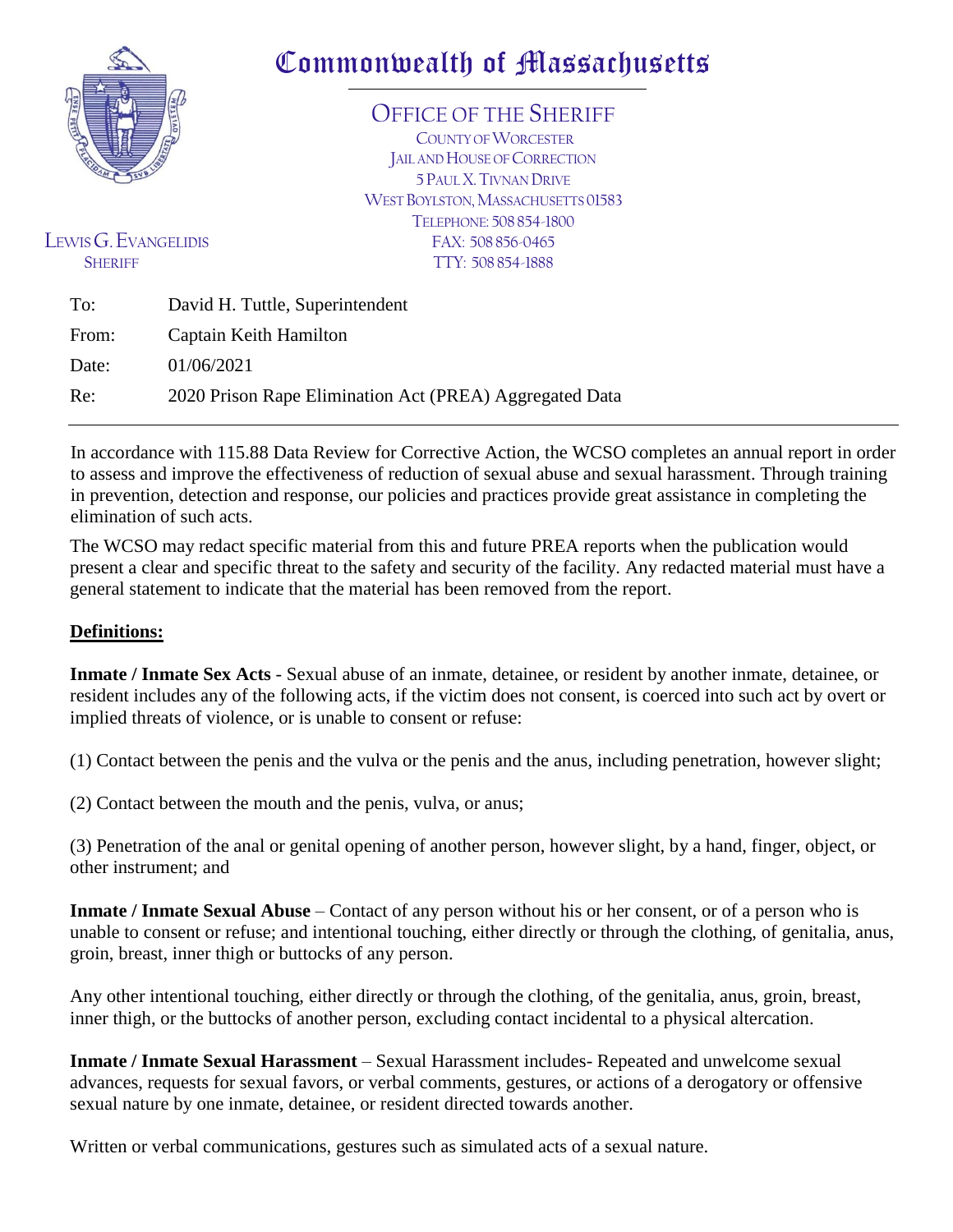**Staff Sexual Misconduct** - Sexual abuse of an inmate, detainee, or resident by a staff member, contractor, or volunteer includes any of the following acts, with or without consent of the inmate, detainee, or resident:

(1) Contact between the penis and the vulva or the penis and the anus, including penetration, however slight;

(2) Contact between the mouth and the penis, vulva, or anus;

(3) Contact between the mouth and any body part where the staff member, contractor, or volunteer has the intent to abuse, arouse, or gratify sexual desire;

(4) Penetration of the anal or genital opening, however slight, by a hand, finger, object, or other instrument, that is unrelated to official duties or where the staff member, contractor, or volunteer has the intent to abuse, arouse, or gratify sexual desire;

(5) Any other intentional contact, either directly or through the clothing, of or with the genitalia, anus, groin, breast, inner thigh, or the buttocks, that is unrelated to official duties or where the staff member, contractor, or volunteer has the intent to abuse, arouse, or gratify sexual desire;

(6) Any attempt, threat, or request by a staff member, contractor, or volunteer to engage in the activities described in paragraphs (1)-(5) of this section;

(7) Any display by a staff member, contractor, or volunteer of his or her uncovered genitalia, buttocks, or breast in the presence of an inmate, detainee, or resident, and

(8) Voyeurism by a staff member, contractor, or volunteer.

Voyeurism by a staff member, contractor, or volunteer means an invasion of privacy of an inmate, detainee or resident by staff for reasons unrelated to official duties, such as peering at an inmate who is using a toilet in his cell to perform bodily functions; requiring an inmate to expose his or her buttocks, genitals or breasts; or taking images of all or part of an inmate's naked body or of an inmate performing bodily functions.

**Staff / Inmate Sexual Harassment** - Repeated verbal comments or gestures of a sexual nature to an inmate, detainee, or resident by a staff member, contractor, or volunteer, including demeaning references to gender, sexually suggestive or derogatory comments about body or clothing, or obscene language or gestures.

Written or verbal communications, gestures such as simulated acts of a sexual nature.

**Substantiated Allegation -** An allegation that was investigated and determined to have occurred.

**Unfounded Allegation -** An allegation that was investigated and determined not to have occurred.

**Unsubstantiated Allegation -** An allegation that was investigated and the investigation produced insufficient evidence to make a final determination.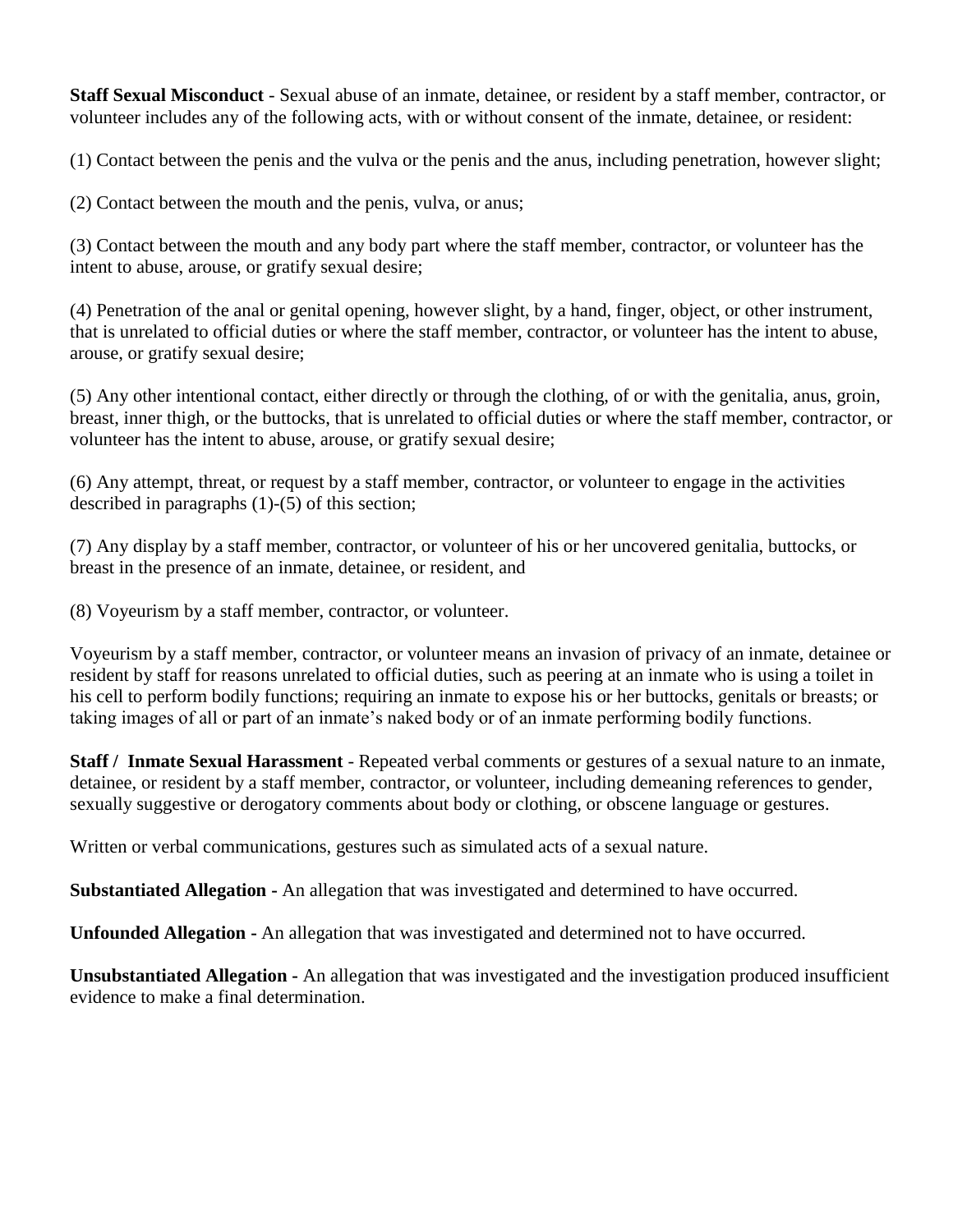## **Agency Overview for 2020**

| PREA Data Collection: January 1, 2020 - December 31, 2020 |               |                          |                  |                |              |  |  |  |  |
|-----------------------------------------------------------|---------------|--------------------------|------------------|----------------|--------------|--|--|--|--|
|                                                           |               |                          |                  |                |              |  |  |  |  |
| <b>Category</b>                                           | Substantiated | <b>Unsubstantiated</b>   | <b>Unfounded</b> | <b>Pending</b> | <b>Total</b> |  |  |  |  |
| Inmate-Inmate sex<br>acts                                 | 0             | 0                        | 0                | 0              |              |  |  |  |  |
| Inmate-Inmate<br>Sexual Abuse                             | 0             | $\mathbf{1}$             | 0                | 0              |              |  |  |  |  |
| Inmate-Inmate<br>Sexual Harassment                        |               | 1                        | 0                | 0              |              |  |  |  |  |
| <b>Staff Sexual</b><br>Misconduct                         | 0             | 0                        | 0                | 0              |              |  |  |  |  |
| Staff-Inmate Sexual<br>Harassment                         | 0             | 0                        | 0                | 0              |              |  |  |  |  |
| <b>Total</b>                                              |               | $\overline{\mathcal{L}}$ | 0                | $\Omega$       | 3            |  |  |  |  |

### **Agency Overview for 2019**

| PREA Data Collection: January 1, 2019 - December 31, 2019 |                          |                        |                  |                |                |  |  |  |
|-----------------------------------------------------------|--------------------------|------------------------|------------------|----------------|----------------|--|--|--|
|                                                           |                          |                        |                  |                |                |  |  |  |
| <b>Category</b>                                           | <b>Substantiated</b>     | <b>Unsubstantiated</b> | <b>Unfounded</b> | <b>Pending</b> | <b>Total</b>   |  |  |  |
| Inmate-Inmate sex<br>acts                                 | 0                        | 1                      | 1                | 0              | $\mathfrak{p}$ |  |  |  |
| Inmate-Inmate<br>Sexual Abuse                             | $\Omega$                 | 2                      | 0                | 0              | $\mathcal{P}$  |  |  |  |
| Inmate-Inmate<br>Sexual Harassment                        | 1                        | 3                      | 0                | 0              | 4              |  |  |  |
| <b>Staff Sexual</b><br>Misconduct                         | $\Omega$                 | 0                      | 1                | 0              |                |  |  |  |
| Staff-Inmate Sexual<br>Harassment                         | 1                        | 2                      | 2                | 0              |                |  |  |  |
| Total                                                     | $\overline{\mathcal{L}}$ | 8                      | 4                | $\Omega$       | 14             |  |  |  |